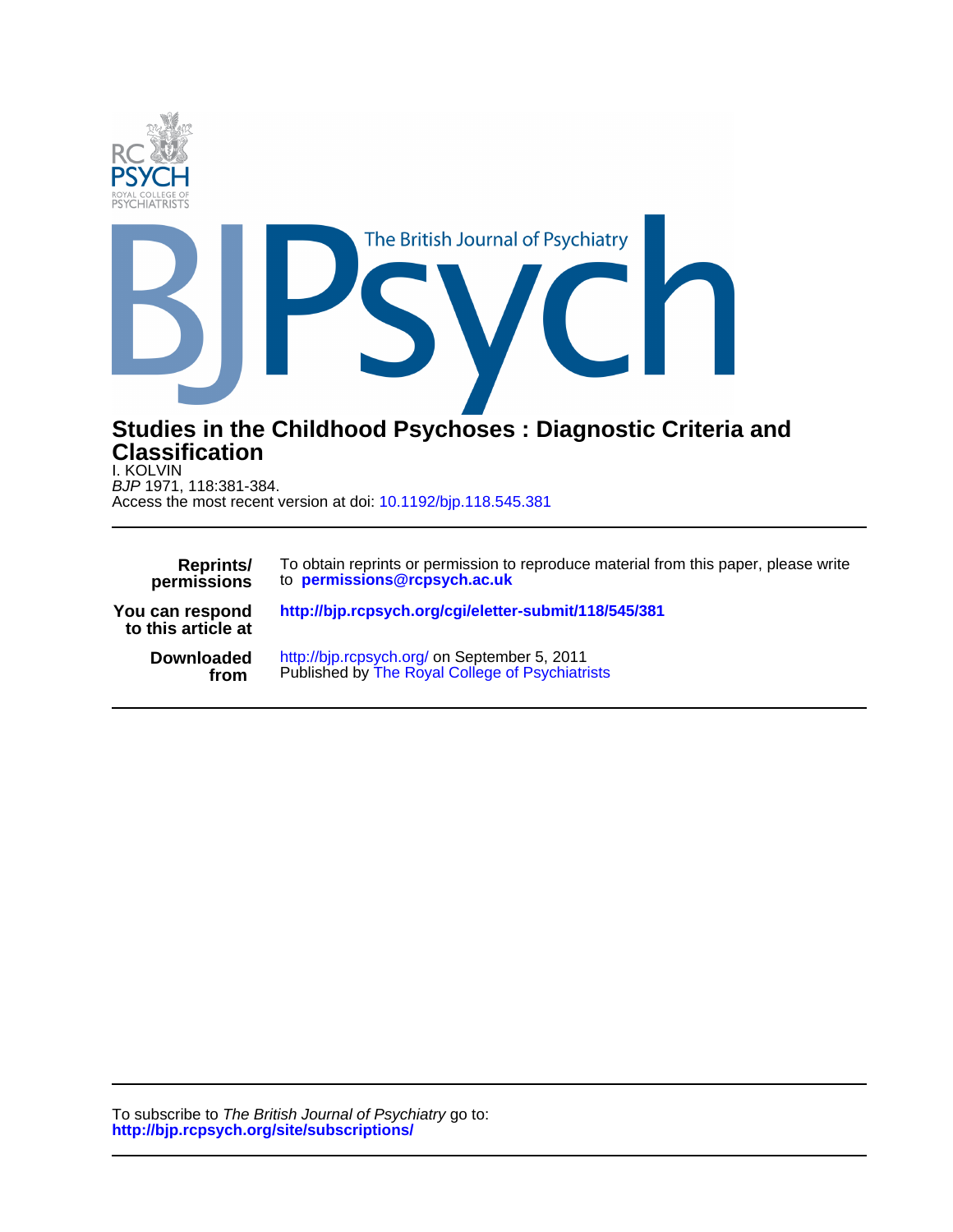# Studies in the Childhood Psychoses I. Diagnostic Criteria and Classification

# By I. KOLVIN

A. DEVELOPMENT OF A CLASSIFICATORY SYSTEM

Until the last decade there was considerable confusion about the nosology of childhood psychoses. As Kanner (1958) has pointed out, certain psychodynamically orientated writers (Szurek, 1956; Beres, 1956) have eschewed the important operation of differential diagnosis. This has led to the notion of 'equality of schizophrenias' (Darr and Worden, 1951) and thus to the idea of a single psychosis of child hood. The controversy over this approach has now waned in the face of empirical evidence from aetiological, phenomenological and follow up studies, and many authors have stressed the importance of age of onset in their typologies or in their attempts at a more comprehensive classification (Kanner and Lesser, 1958; Mahler  $et al., 1949, 1952; Bender, 1947, 1959; Anthony,$ 1958, 1962, and Eisenberg, 1967). As this is also central to the present study it merits examina tion in greater detail.

A necessary condition for Kanner's autistic syndrome (Kanner, 1943; Kanner and Lesser, **1958) was that it appeared before the age of** two. Mahler's (1949, 1952) symbiotic psychosis developed later than autism. Bender (1947, **1959) used the terms pseudodefective (onset** in the first two years of life equated with autism), pseudoneurotic (onset between three and five years), and pseudopsychopathic (onset in later childhood). Anthony (1958, 1962) proposed:

*Group I with an early onset and a slow chronic* course; included Kanner's syndrome, Bender's 'pseudodefective' and Despert's 'no-onset type'.

Group  $II$  at three to five years with an acute course followed by regression, included Heller's disease, Dc Sanctis and Weygandt's dementias, Bender's pseudoneurotic, Despert's 'acute onset' type and Mahler's symbiotic psychosis.

*Group IIIwith a late onset and a fluctuating* subacute course; included Bender's pseudo psychopathic.

Subsequently Anthony tried to differentiate between primary or endogenous and secondary or exogenous psychoses by combining his second and third groups to produce his secondary psychosis category.

Anthony (1962), Rimland (1964) and Rutter (1965, 1967) have noted some of the main distinguishing features of the different psychoses of childhood. Rutter (1967) has drawn together the findings of various authors to list some of the distinguishing features of early childhood psychoses and those of later onset. He, and also Rimland (1964), have tentatively con cluded that childhood psychosis of early onset is related neither to childhood psychosis of late onset nor to schizophrenia.

# B. THE ESTABLISHMENT OF DIAGNOSTIC CRITERIA

Eisenberg (1957a) writes: 'This review has also served to emphasize the lack of uniformity in criteria for diagnosis. This indicates.. . the importance of specification of criteria in all future clinical reports.' The development of diagnostic criteria for infantile autism will show some of the key steps in this research.

# *Infantile autism and infantile psychosis*

Kanner (1943) defined early infantile autism as being extreme aloneness (autism), obsessional insistence on the preservation of sameness, secondary symptoms in the sphere of communi cation and motor behaviour, with an onset within the first two years of life. The Creak Working Party (1961) provided nine points which were mainly intended as diagnostic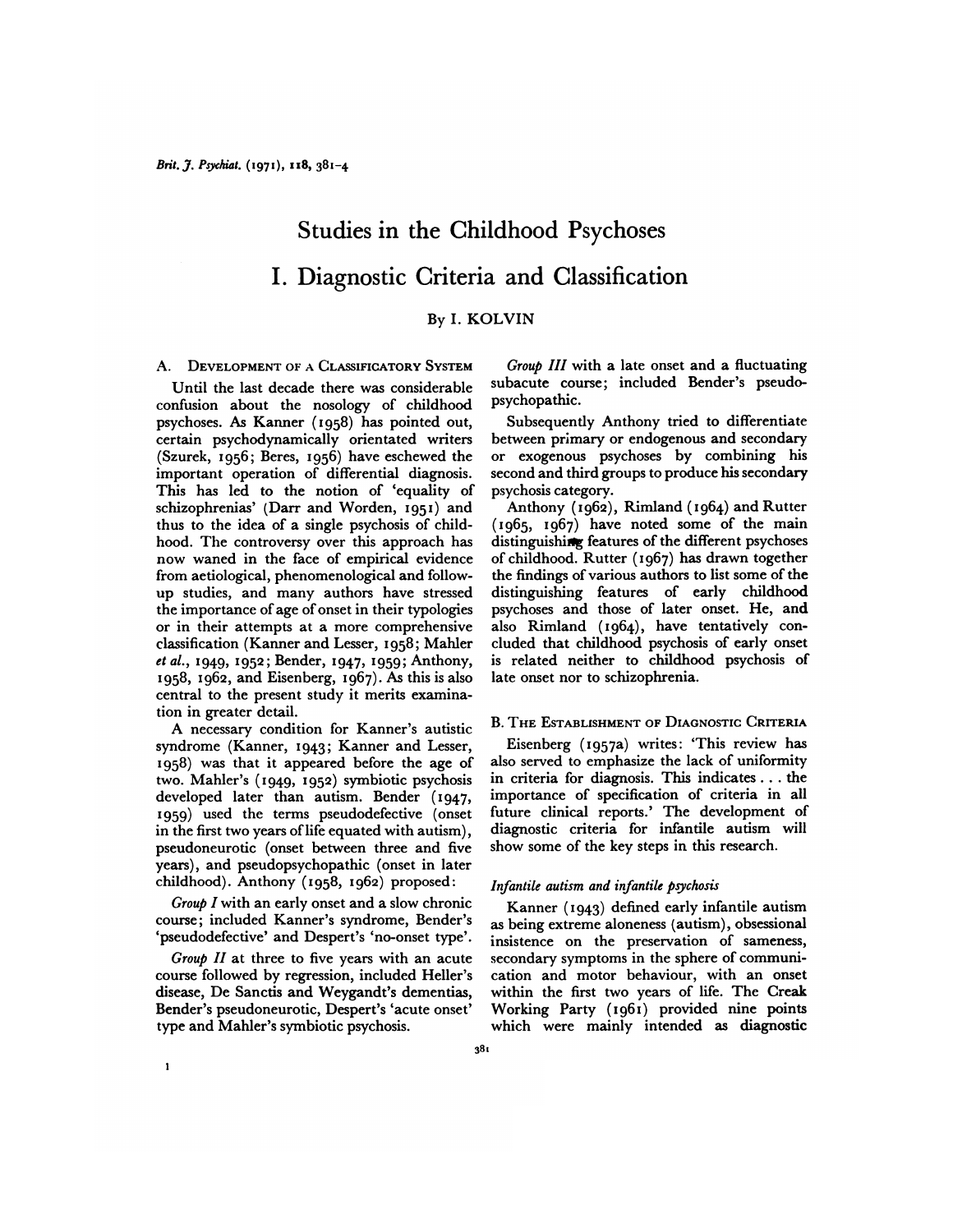guides but their importance was diminished by differences of interpretation (Creak, 1964), and some inherent ambiguity (Rutter, 1966). Nevertheless, they paved the way for sub sequent systematic description of speech (Wolff and Chess, 1965) and also behaviour (Wolff and Chess, 1964; and Rutter 1965, 1966 and 1967), by essentially different techniques. Wolff and Chess systematically recorded de tailed information about the children's be haviour and analysed features invariably present or present in the majority of cases. These included abnormalities of eye-to-eye contact (visual avoidance), certain language abnorm alities, aimless repetitive behaviour, and a failure to respond to clear-cut stimuli. The two most characteristic features were (a) stereotyped repetition of remnants of earlier behaviour out of step with the child's general level of development and inappropriate to his current environmental setting; (b) a lack of initiative and a reduced responsiveness to changing environmental stimuli.

Such unambiguous features can be used for differentiating between functional and organic syndromes, and for estimating prevalence and incidence (Kolvin and Roth, 1970).

Rutter provided an inventory of behavioural features with the further merit of comparing the frequency of their incidence in a control group. Only two items of behaviour were present in all psychotic children—abnormal interpersonal relationships, and retardation of speech. Certain other kinds of behaviour were particularly characteristic of psychotic children but did not occur exclusively in them. He concluded that 'the difference between the groups lay largely in the patterning of symptoms and to some extent in their severity'.

More recently, techniques have been developed for objective recording and analysing of characteristics of autistic children's be haviour in a 'free field', where they may be unattended but observed through a one-way screen (Hutt et al., 1963), and these should lead to a better basis still for differential diagnosis and prognosis and for estimating prevalence and incidence.

Thus the two essential steps in establishing diagnostic criteria are the delineation of a

circumscribed syndrome by careful observation and analysis (Eisenberg, 1957), and a subsequent study to derive a set of 'objective, unambiguous, and non-inferential criteria which can be readily and reliably assessed' (Kolvin and Roth, 1970).

# Childhood psychoses of late onset

With the clearer recognition of the entity of the autistic or infantile psychotic child, and the rarity of psychoses with onset between the ages of three and five, a closer look needed to be taken at the remaining psychoses, namely the late onset psychoses of childhood.

Kanner  $(1957)$  states that the older the child is at the onset the more closely does the clinical picture mirror that of adult schizophrenia: younger children show less content and less variability. Potter, too (1933), points out that children cannot be expected to display clinical features with the same degree of elaboration as found in the adult. The degree of com plexity depends on age, intelligence, language development, verbal facility and capacity for mental abstraction. His criteria (as outlined by Kanner, 1957) were:

i.A generalized withdrawal of interest in the environment.

**2. So called dereistic (autistic) thinking,** feeling and acting.

3. Disorder of thought, consisting of blocking, symbolization, condensation, perseveration, in coherence and diminution, sometimes to the extent of mutism.

4. Defects in emotional rapport.

5. Diminution, rigidity and distortion of affect.

6. Alterations of behaviour, with either an increase of motility leading to incessant activity or a diminution of motility leading to complete immobility or bizarre behaviour, with a tendency to perseveration or stereotypy.

These criteria were to cover the whole range of childhood psychoses while doing justice to the general concept of schizophrenia (Kanner, **1957). It is not surprising, therefore, that there** was no reference to hallucinatory or delusional features as the very nature of autism precludes their detection in early childhood.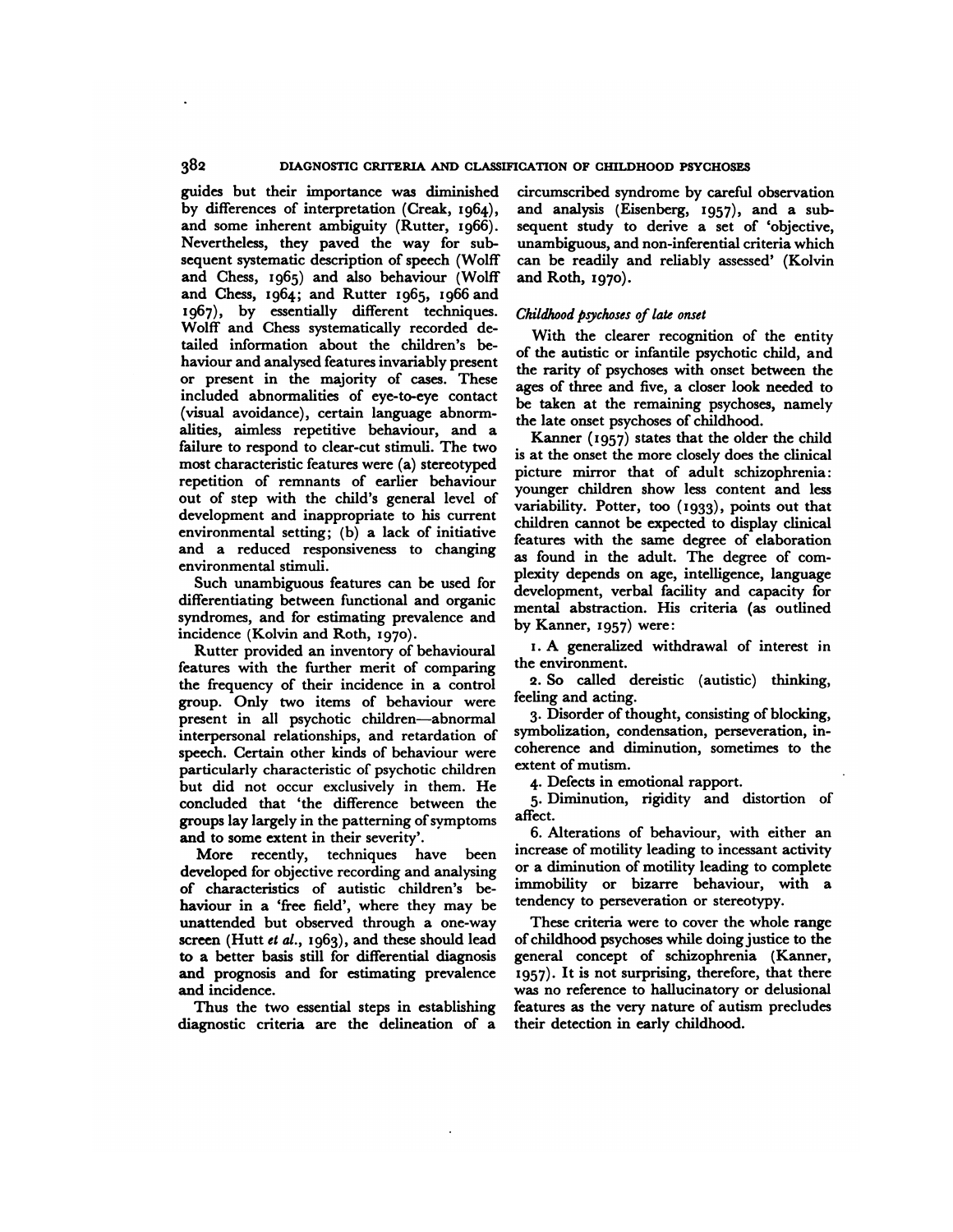Bender (1947) proposed as criterion an onset before the age of eleven, with abnormality at every level of integration and patterning within the central nervous system, but this is too broad a basis for the recognition of circum scribed syndromes.

Many authors—Anthony (1958 and 1962), Rimland ( $1964$ ), Eisenberg ( $1957$ ) and Rutter (1967)—have tentatively indicated that child hood psychosis of late onset may well be related to adult forms of schizophrenia, and it is interest ing that even Bleuler stated that schizophrenia (he implied in its adult form) might appear as early as the seventh year.

Fish's amplification of the Leonhard-Kleist analysis of schizophrenic clinical pictures ap peared to provide a model for the study of childhood psychosis of late onset. He drew attention to Jaspers' suggestion that schizo phrenic symptoms were those which are non understandable, meaning that the form of the symptoms but not necessarily their content was extraordinary, since content is often coloured by situation or culture.

Schneider (1942) described a group of these unusual or bizarre symptoms, 'symptoms of the first rank', pathognomonic of schizophrenia if coarse brain damage can be excluded. As listed by Fish  $(1959)$  these symptoms were:

(a) Hearing one's thoughts spoken aloud;

(b) Hallucinatory voices in the form of conversations about the patient;

(c) Hallucinatory voices in the form of running commentary;

(d) Bodily hallucinations which the patient claims are produced by external agencies;

(e) Influence on thought—thought insertion and thought withdrawal;

(f) Thought broadcast;

(g) Delusional perception;

(h) All events in the spheres of feeling, drive and volition which are experiences caused by or directly influenced by others.

According to Bleuler, in formal thought disorder there is fundamentally a weakness of association which leads to an increase of autistic and dereistic thinking (i.e. fantasy thinking which is entangled with private fantasy, and is not therefore goal-directed). This

brings us close to the first three criteria in Potter's scheme.

# C. PRACTICAL APPLICATIONS

The detailed behavioural analysis of Wolff and Chess was undertaken on a small group of autistic children without use of controls; Rutter compared the frequency of abnormal behavioural items in a large group and used controls. Neither of these studies differentiated or made comparisons between childhood psy choses of early and late onset. This was the main theme of the Oxford and Newcastle comparative study, begun in 1962, which supposed that:

(i) psychotic disorders are dependent on the age at which the process begins; disorders with different ages of onset are fundamentally different;

(ii) the two main childhood psychoses (infantile or I.P., and late onset or L.O.P.) differ in aetiology and phenomenology;

(iii) patients with I.P. show different symptoms from L.O.P. when reaching the age at which the latter begins;

(iv) if L.O.P. is related to adult schizophrenia there should be similar aetiological factors at work.

Our study aimed to test these hypotheses, to collect accurate information on the frequency of occurrence of the different symptoms in the different childhood psychoses, and to establish criteria for diagnosis of childhood psychoses of later onset on a statistical basis according to frequency analysis rather than on clinical impression.

# D. OPERATIONAL DECISIONS

Because development complicates the mani festation of symptoms we decided in patients with infantile psychosis to record the features present at later ages which seemed more appropriate to a psychosis of later onset and in L.O.P. patients to look for past or present features reminiscent of infantile psychosis. There is a risk that findings may simply reflect ascertainment criteria—the fallacy of circularity. It was hoped that the application, where possible, of both sets of ascertainment criteria